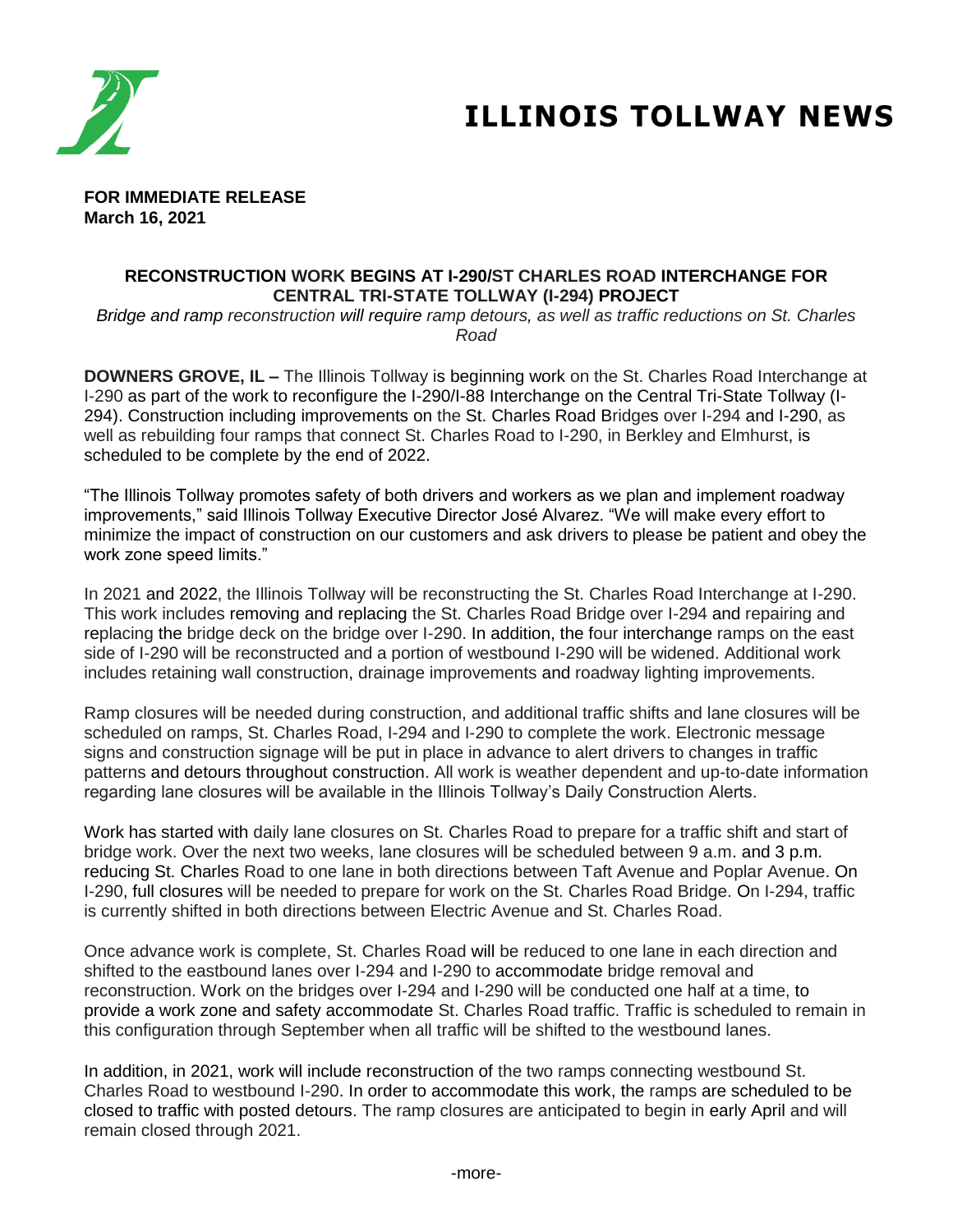Westbound St. Charles Road traffic traveling to westbound I-290 will be routed through the other open ramps at the interchange and onto I-290.



Westbound I-290 traffic exit to westbound St. Charles Road, traffic will be directed to continue north the North Avenue Interchange and back onto eastbound I-290 to reach westbound St. Charles Road.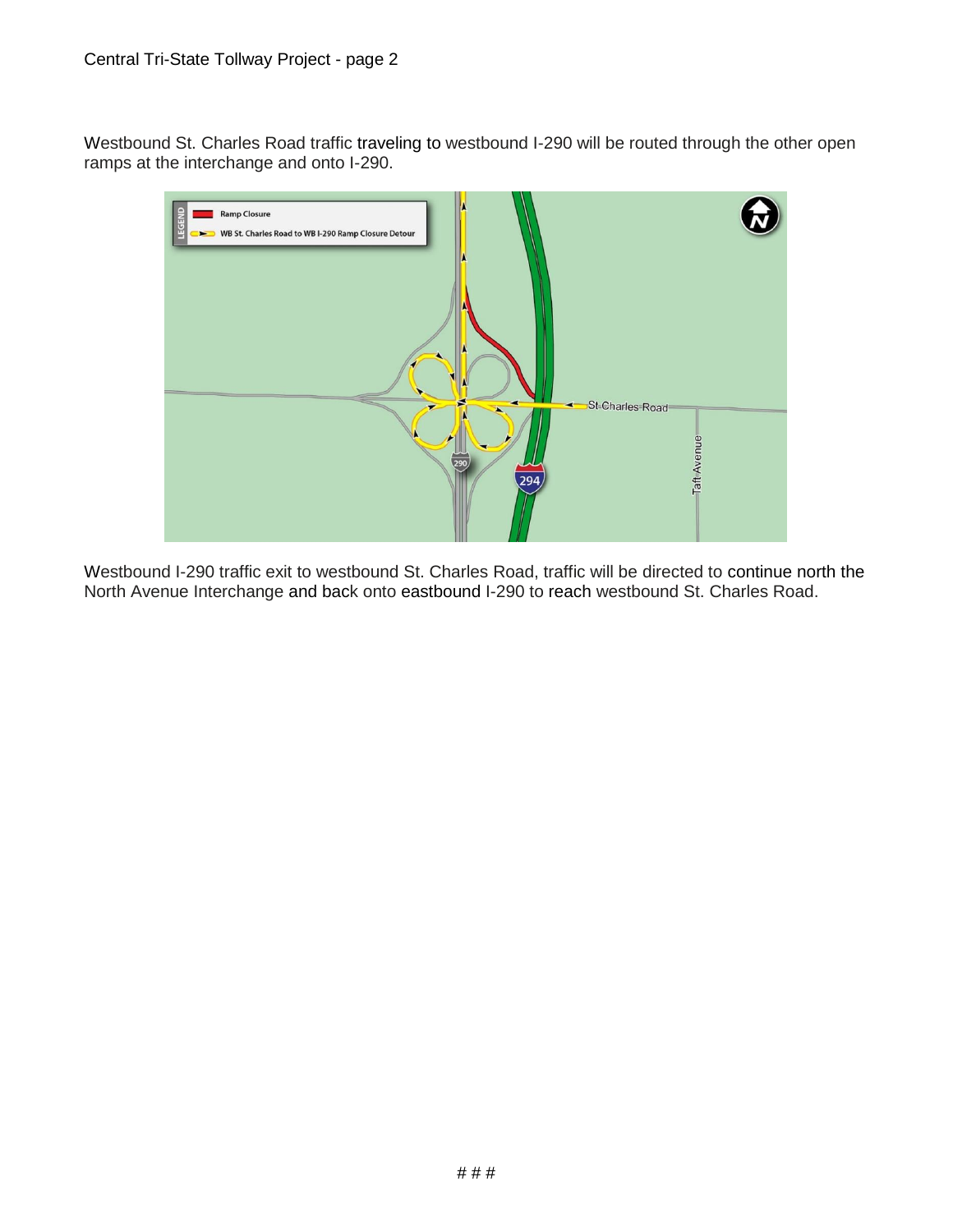

Construction in this area is being coordinated with the Illinois Department of Transportation, Village of Berkeley and City of Northlake, as well as local fire and police departments.

The Illinois Tollway's Central Tri-State Tollway Project includes the reconstruction of the interchange ramps connecting the Tri-State Tollway (I-294), the Reagan Memorial Tollway (I-88) and I-290, to reduce congestion, improve safety and address operational issues as well as infrastructure conditions. Construction on the I-290/I-88 Interchange Project at I-294 is scheduled for 2020 through 2026.

The \$4 billion Central Tri-State Tollway (I-294) Project is reconstructing and widening the roadway between Balmoral Avenue and 95thStreet to provide congestion relief, update old infrastructure to meet current and future transportation demand and address regional needs. This work is part of the Tollway's 15-year, \$14 billion capital program, *Move Illinois: The Illinois Tollway Driving the Future.* More than 220,000 vehicles use the Central Tri-State Tollway daily.

Information including maps, construction updates and a Virtual Open House is available on the Tollway's website at [www.illinoistollway.com](http://www.illinoistollway.com/) in the Projects section.

# **Work Zone Safety**

Construction zone speed limits are in effect in all construction zones 24/7 and drivers should continue to watch for changing traffic patterns and use caution, especially when workers are present. On I-294, a 45 mph work zone speed limit is in effect throughout the construction season. On St. Charles Road, a 30 mph work zone speed limit is in effect.